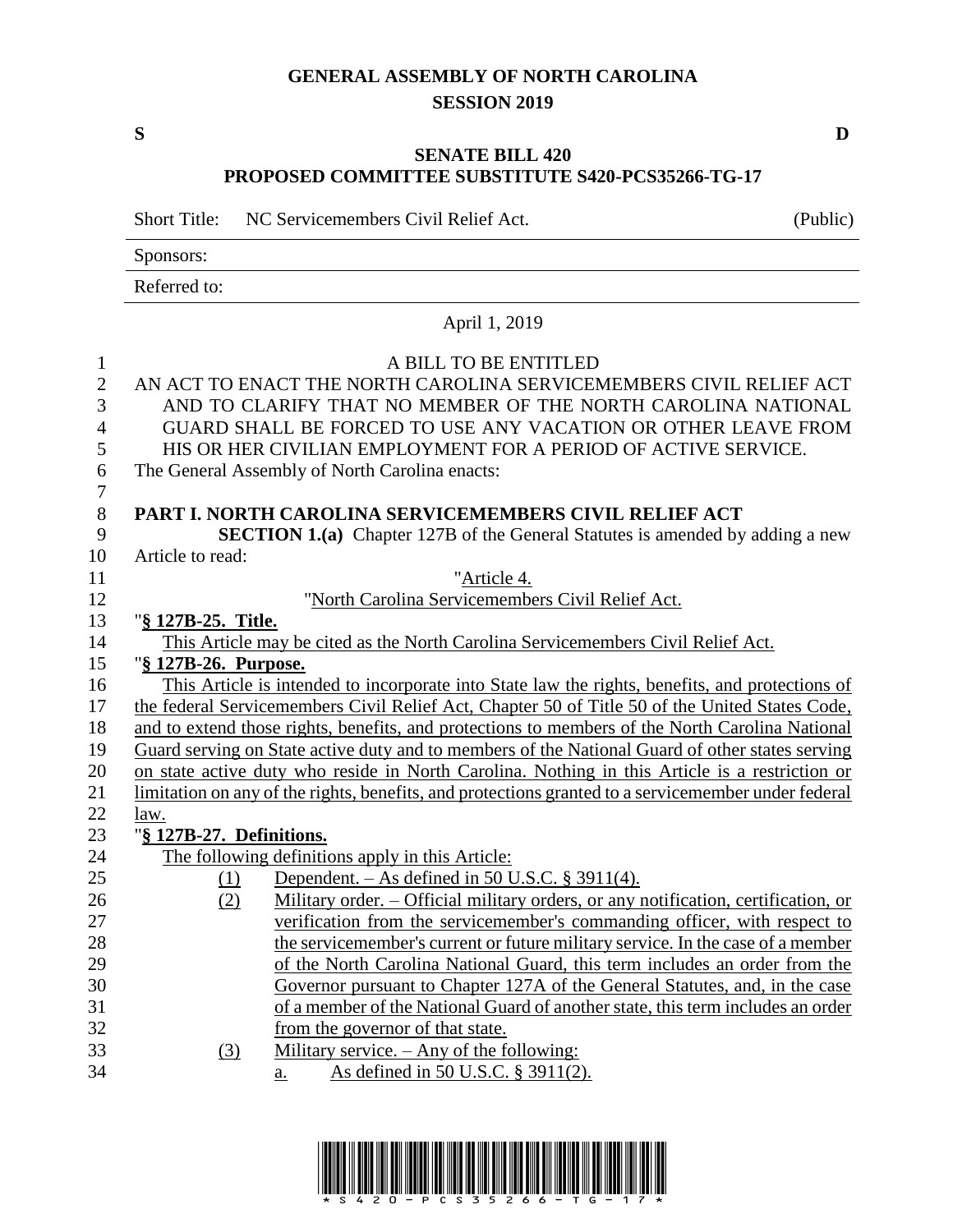| <b>General Assembly Of North Carolina</b>      |                                                                                                         | <b>Session 2019</b> |
|------------------------------------------------|---------------------------------------------------------------------------------------------------------|---------------------|
| <u>b.</u>                                      | In the case of a member of the North Carolina National Guard, State                                     |                     |
|                                                | active duty under an order of the Governor pursuant to Chapter 127A                                     |                     |
|                                                | of the General Statutes, for a period of more than 30 consecutive days.                                 |                     |
| $\underline{c}$ .                              | In the case of a member of the National Guard of another state, service                                 |                     |
|                                                | under an order of the governor of that state that is similar to State active                            |                     |
|                                                | duty, for a period of more than 30 consecutive days.                                                    |                     |
| $\Delta$                                       | <u>Servicemember. – Any of the following:</u>                                                           |                     |
| $\underline{a}$ .                              | A servicemember, as defined in 50 U.S.C. § 3911(1), who resides in<br>this State.                       |                     |
| b.                                             | A member of the North Carolina National Guard.                                                          |                     |
|                                                | "§ 127B-28. Incorporation and expansion of federal Servicemembers Civil Relief Act; copy                |                     |
| of military order.                             |                                                                                                         |                     |
| (a)                                            | The rights, benefits, and protections of the federal Servicemembers Civil Relief Act,                   |                     |
|                                                | Chapter 50 of Title 50 of the United States Code, apply to a servicemember engaged in military          |                     |
|                                                | service to the extent the servicemember's military service materially affects the servicemember's       |                     |
| ability to comply with his or her obligations. |                                                                                                         |                     |
| (b)                                            | In the case of a servicemember engaged in military service under G.S. $127B-27(3)b$ .                   |                     |
|                                                | or c., a person is not subject to the remedies or penalties of this Article unless the servicemember    |                     |
|                                                | gives to the person a written or electronic copy of the military order no later than 30 days after      |                     |
| the military service terminates.               |                                                                                                         |                     |
| (c)                                            | To the extent this section conflicts with another section in this Article, the other                    |                     |
| section controls.                              |                                                                                                         |                     |
| (d)                                            | A violation of the federal Servicemembers Civil Relief Act, as expanded by this                         |                     |
| section, is a violation of this Article.       |                                                                                                         |                     |
|                                                | "§ 127B-29. Dependent's rights and protections.                                                         |                     |
|                                                | A dependent of a servicemember engaged in military service has the same rights and                      |                     |
|                                                | protections provided to a servicemember under G.S. 127B-30 and under Subchapter II of Chapter           |                     |
| 50 of Title 50 of the United States Code.      |                                                                                                         |                     |
|                                                | "§ 127B-30. Termination of contract upon receipt of military order; requirements.                       |                     |
| (a)                                            | It is the policy of this State that servicemembers who have entered into certain service                |                     |
|                                                | contracts and who later receive military orders to relocate to a location that does not support those   |                     |
|                                                | contracts as determined by the service provider should not be penalized for terminating those           |                     |
| contracts.                                     |                                                                                                         |                     |
| (b)                                            | Termination of Contract. $-$ In addition to the rights and protections regarding                        |                     |
|                                                | consumer transactions, contracts, and service providers provided to a servicemember under               |                     |
|                                                | Subchapter III of Chapter 50 of Title 50 of the United States Code, a servicemember may                 |                     |
|                                                | terminate a contract described in subsection (c) of this section if the servicemember receives a        |                     |
|                                                | military order to relocate for a period of military service of at least 90 days to a location that does |                     |
| not support the contract.                      |                                                                                                         |                     |
| (c)                                            | Applicability. - This section applies to a prepaid entertainment contract as defined in                 |                     |
|                                                | G.S. 66-118. This section also applies to a contract to provide any of the following services:          |                     |
| (1)                                            | Telecommunication service.                                                                              |                     |
| (2)                                            | Internet service.                                                                                       |                     |
| (3)                                            | Television service.                                                                                     |                     |
| (4)                                            | Satellite radio service.                                                                                |                     |
| (d)                                            | Notices. – A servicemember shall give to the service provider under the contract                        |                     |
|                                                | written or electronic notice of the termination and a written or electronic copy of the military        |                     |
|                                                | order. The notice shall state the effective date of the termination. If a servicemember terminates      |                     |
|                                                | a contract, the service provider shall give to the servicemember written, electronic, or oral notice    |                     |
| of the servicemember's rights.                 |                                                                                                         |                     |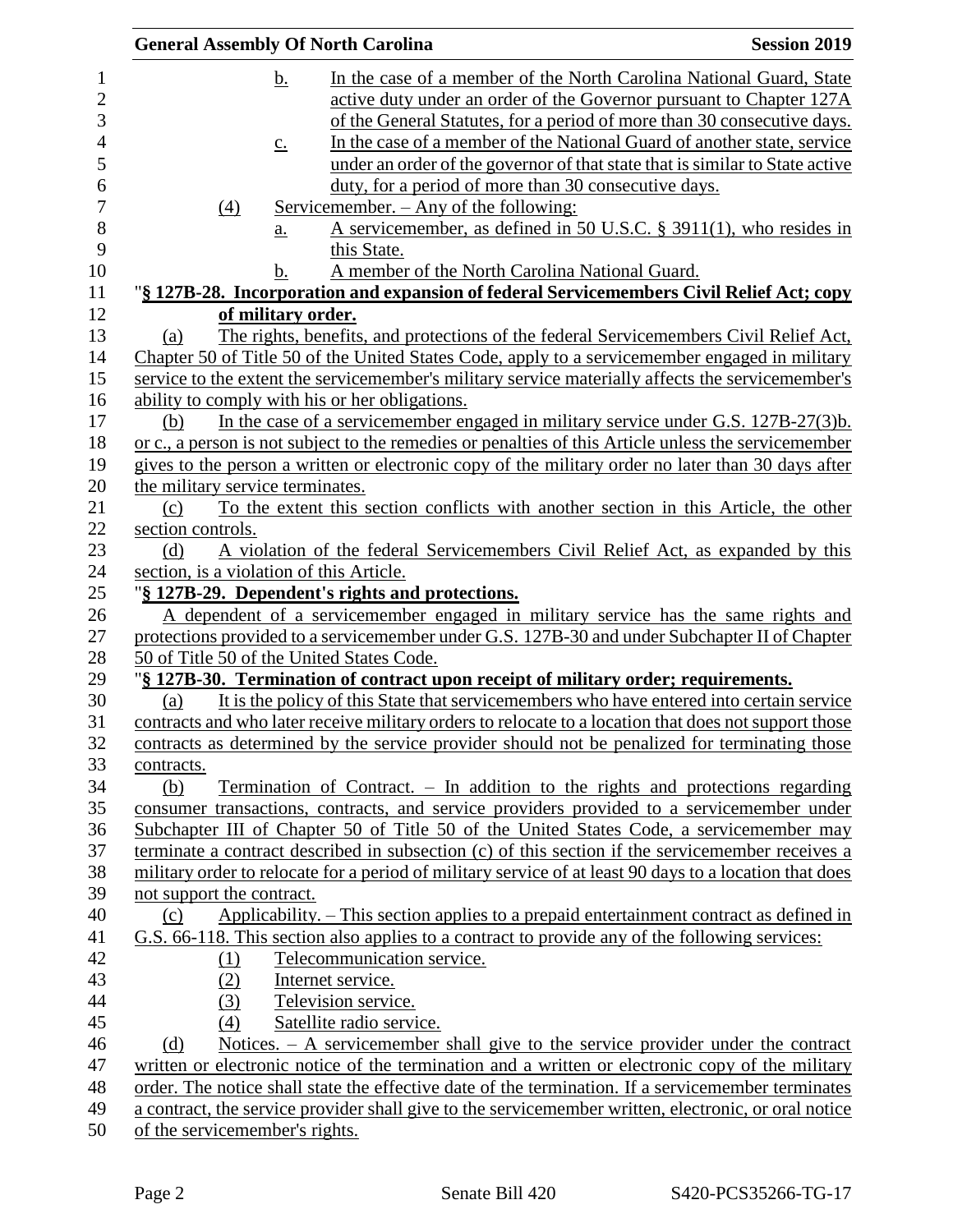|                | <b>General Assembly Of North Carolina</b><br><b>Session 2019</b>                                    |
|----------------|-----------------------------------------------------------------------------------------------------|
| $\mathbf{1}$   | No Early Termination Charge. – For any contract terminated under this section, the<br>(e)           |
| $\overline{c}$ | service provider shall not impose an early termination charge.                                      |
| 3              | Refund. – Not later than 60 days after the termination date of the contract, the service<br>(f)     |
| $\overline{4}$ | provider shall refund to the servicemember any fee paid for a service that extends beyond the       |
| 5              | termination date of the contract.                                                                   |
| 6              | Unpaid Obligation. $-$ Any tax, liability, or other obligation due and unpaid at the time<br>(g)    |
| $\overline{7}$ | of the termination remains the obligation of the servicemember.                                     |
| 8              | <u>Resubscription. – If the servicemember resubscribes to the service provided under the</u><br>(h) |
| 9              | contract, the service provider shall not impose any charge or fee other than the usual and          |
| 10             | customary charges and fees for the installation or acquisition of customer equipment imposed on     |
| 11             | any other subscriber.                                                                               |
| 12             | "§ 127B-31. Reserved.                                                                               |
| 13             | "§ 127B-32. Eviction; penalty or fee; extension of lease.                                           |
| 14             | If a servicemember has a lease agreement on the servicemember's residence and the<br>(a)            |
| 15             | lease agreement expires while the servicemember is engaged in military service, the                 |
| 16             | servicemember is entitled to extend the lease agreement to terminate 10 days after the              |
| 17             | servicemember's military service terminates upon providing written or electronic notice to the      |
| 18             | landlord or the landlord's representative. The terms of the lease agreement during this period of   |
| 19             | extension shall be the same terms that applied during the month before the expiration.              |
| 20             | This section shall apply only to servicemembers on state active duty under an order<br>(b)          |
| 21             | of the Governor of this State or another state or territory for any period of time, who are current |
| 22             | on all rents and security deposits required and in good standing regarding the lease agreement.     |
| 23             | Nothing herein shall relieve the servicemember of the obligation to pay rent, fees, dues, or other  |
| 24             | monies required in the lease agreement on time and in full.                                         |
| $25\,$         | "§ 127B-33. No waiver.                                                                              |
| 26             | This Article supersedes any agreement that reduces, limits, or eliminates any right or benefit      |
| 27             | provided by this Article.                                                                           |
| 28             | "§ 127B-34. Violation is unfair or deceptive trade practice.                                        |
| 29             | A knowing violation of this Article is an unfair or deceptive trade practice for purposes of        |
| 30             | Chapter 75 of the General Statutes.                                                                 |
| 31             | "§ 127B-35. Action by Attorney General.                                                             |
| 32             | Civil Action. – The Attorney General may commence a civil action against any person<br>(a)          |
| 33             | that violates any provision of this Article.                                                        |
| 34             | Remedies. – The court may order any of the following remedies:<br><u>(b)</u>                        |
| 35             | Injunction.<br>(1)                                                                                  |
| 36             | Payment of restitution to a servicemember in the amount of money unlawfully<br>(2)                  |
| 37             | received from, or required to be refunded to, the servicemember.                                    |
| 38             | Any other remedy provided under Chapter 75 of the General Statutes.<br>(3)                          |
| 39             | Civil Penalty. – The court may assess a civil penalty not to exceed five thousand<br>(c)            |
| 40             | dollars (\$5,000) per violation. The clear proceeds of civil penalties imposed pursuant to this     |
| 41             | section shall be remitted to the Civil Penalty and Forfeiture Fund in accordance with               |
| 42             | G.S. 115C-457.2.                                                                                    |
| 43             | "§ 127B-36. Private right of action.                                                                |
| 44             | Civil Action. $-$ A servicemember aggrieved by a person's violation of any provision<br>(a)         |
| 45             | of this Article may commence a civil action against that person.                                    |
| 46             | Remedies. – The court may order any of the following remedies:<br>(b)                               |
| 47             | Injunction.<br>$\Omega$                                                                             |
| 48             | (2)<br>Payment of restitution to a servicemember in the amount of money unlawfully                  |
| 49             | received from, or required to be refunded to, the servicemember.                                    |
| 50             | $\left(3\right)$<br>Damages.                                                                        |
| 51             | (4)<br>Any other remedy provided under Chapter 75 of the General Statutes.                          |